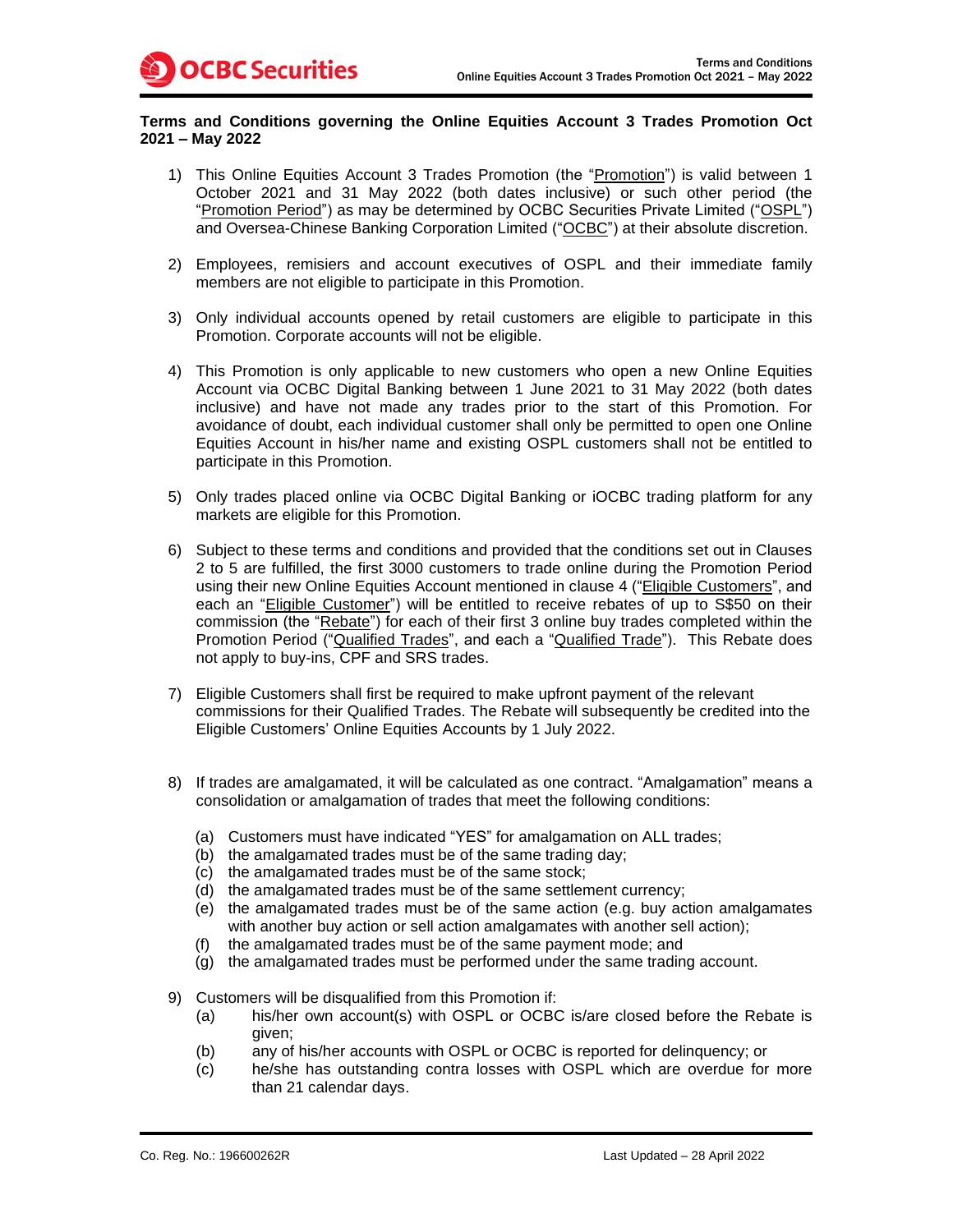10) If any Eligible Customer is subsequently discovered to be not entitled or ineligible to participate in this Promotion or to receive the Rebate, OSPL and OCBC reserves the right to (i) forfeit, withdraw or withhold the Rebate at any time or (ii) (where the Rebate has been awarded and/or utilised) reclaim the Rebate or request the relevant Eligible Customer to repay or compensate OSPL and OCBC in the amount of the Rebate at any time. No person shall be entitled to receive any payment or compensation from OSPL and OCBC should any Rebate be forfeited, withdrawn, withheld or if any Rebate is reclaimed by OSPL and OCBC or a Eligible Customer is asked to repay or compensate OSPL and OCBC the relevant Rebate for whatever reasons.

**OCBC** Securities

- 11) OSPL and OCBC may, at any time at its absolute discretion, without notice or assigning any reason therefore, (a) change the amount of the Rebate or (b) replace or substitute the Rebate with any other gift. OSPL and OCBC may also at any time at its sole and absolute discretion, without notice or assigning any reason therefor, terminate this Promotion or vary, supplement, amend or modify any one or more of these terms and conditions in any manner as it shall deem fit. OSPL and OCBC shall not be liable to any person for any claims, costs, expenses, loss or damage suffered by any person as a result of the aforementioned matters.
- 12) The Rebate is strictly not transferable to any party whatsoever. Further, the Rebate is also not exchangeable for other forms of credit or otherwise, unless otherwise permitted by OSPL and OCBC in its sole and absolute discretion.
- 13) OSPL and OCBC shall not be responsible for any loss to or damage incurred or suffered by any customers or any other person in connection with this Promotion, howsoever arising, including, without limitation, any error in computing trade commissions and trades, any breakdown or malfunction in any computer system or equipment and any notice which is misdirected or lost in the post.
- 14) The eligibility of each customer to participate in this Promotion and/or to receive the Rebate shall be determined at the absolute discretion of OSPL and OCBC. The decision of OSPL and OCBC on all matters relating to the Promotion shall be final and no correspondence or appeal will be entertained.
- 15) In the event of any inconsistency between these terms and conditions and any brochure, marketing or promotional material relating to this Promotion, these terms and conditions shall prevail.
- 16) These terms and conditions shall be governed by the laws of Singapore and the participants in this Promotion hereby irrevocably submit to the exclusive jurisdiction of the courts of Singapore.
- 17) A person who is not a party to any agreement governed by these terms and conditions shall have no right under the Contracts (Rights of Third Parties) Act (Cap 53B) to enforce any of these terms and conditions. Without prejudice to the generality of the above, the consent of any third party is not required for any variation (including any release or compromise of any liability) or termination of these terms and conditions, notwithstanding any term herein to the contrary.
- 18) Without prejudice to these terms and conditions, all participants in this Promotion expressly and irrevocably permit and authorise OSPL and OCBC to reveal and disclose information regarding their particulars to the parties involved in organising, promoting and conducting this Promotion.

## **Important Notes:**